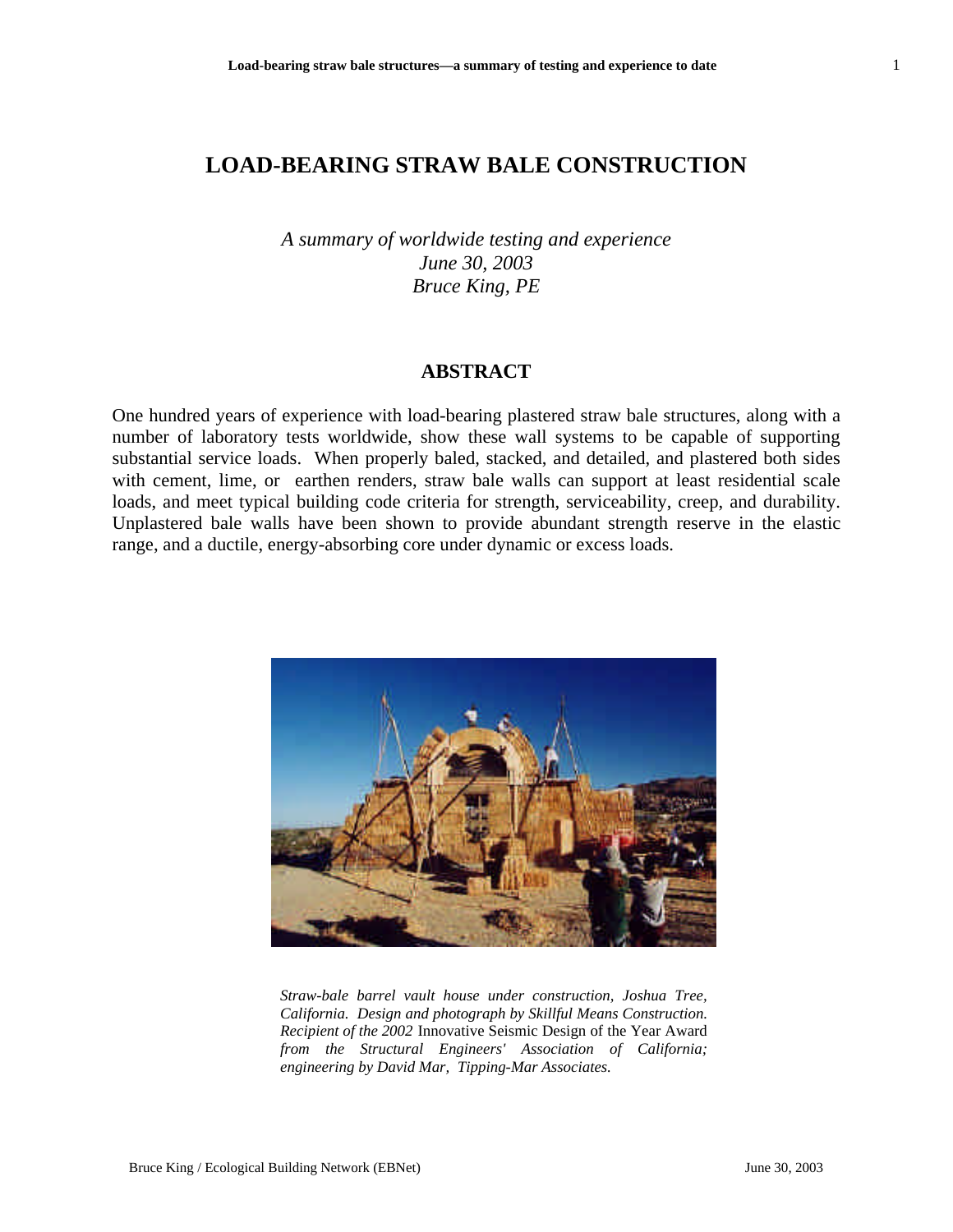## **INTRODUCTION**

The first straw bale structures were all load-bearing of necessity— they were erected by European settlers in the Sand Hills region of western Nebraska, USA who had at the time (late  $19<sup>th</sup>$  century) only horse-powered baling machines and grass fibers to build with. What little lumber they had packed in had to be saved for roof framing, so the straw bale walls were made to support the roof without added structure. Several dozen buildings survive from that period (roughly 1880 - 1930), and the oldest extant survivor reached its  $100<sup>th</sup>$  birthday in 2003.

Railroads and highways soon brought more familiar building materials to the area, and straw bale construction faded to obscurity until a series of articles and experiments in the late 1980's sparked a "revival" that has now spread all over the globe. (Farmers and ranchers worldwide have always used baled straw to insulate barns and other livestock shelters, but that was always on a temporary basis, never intended or expected to be durable.) As plastered straw bale structures have proliferated, two distinct types have evolved: load-bearing, or Nebraska style, in which the weight of roof and upper floors is carried by the bale walls, and post-and-beam, or infill, in which a structural frame carries gravity load.

This report is a summary of worldwide experience and structural laboratory testing on bales and straw bale walls, and suggests a more exact and scientific basis for designing straw bale walls to carry gravity loads. Note that the terms "plaster", "stucco", and "render" will be used interchangeably, though "stucco" is generally understood to mean a cement-based plaster.



Bales loaded "flat" are loaded perpendicular to their largest face—parallel to the plane of the tie hoops, and generally perpendicular to the straw fibers.



Bales loaded "on edge" are loaded parallel to their largest face—perpendicular to the plane of the tie hoops, and generally parallel to the straw fibers.

# **Figure 1: Nomenclature: bales "flat" and "on edge"**

By way of introduction, it should be added that the technology of straw bale construction is still rapidly evolving. Nonetheless, a distinct trend has become apparent: we now know that plastered straw bale walls can carry substantially more load than was expected fifteeen years ago (before any formal testing had been done), but the majority of new straw bale structures are built in the post-and-beam style. Several factors explain this apparent contradiction:

- 1. The inherent conservatism of the construction industry resists anything "new"; building officials, mortgage lenders, insurors, and others all have to be convinced of the efficacy of anything new or different, and many building owners simply opt to use a structural frame so as to avoid the attendant, extended arguments that might hold them back. It is substantially easier to get a building permit, mortgage, and insurance for a "post and beam building with extra-thick cellulose insulation" than for a "load-bearing straw bale structure".
- 2. Erecting a structural frame allows the builder to put up and cover a roof before even bringing the bales onsite, allowing the walls to be erected under constant protection. This enormously reduces the risk of moisture problems—which typically occur during or as a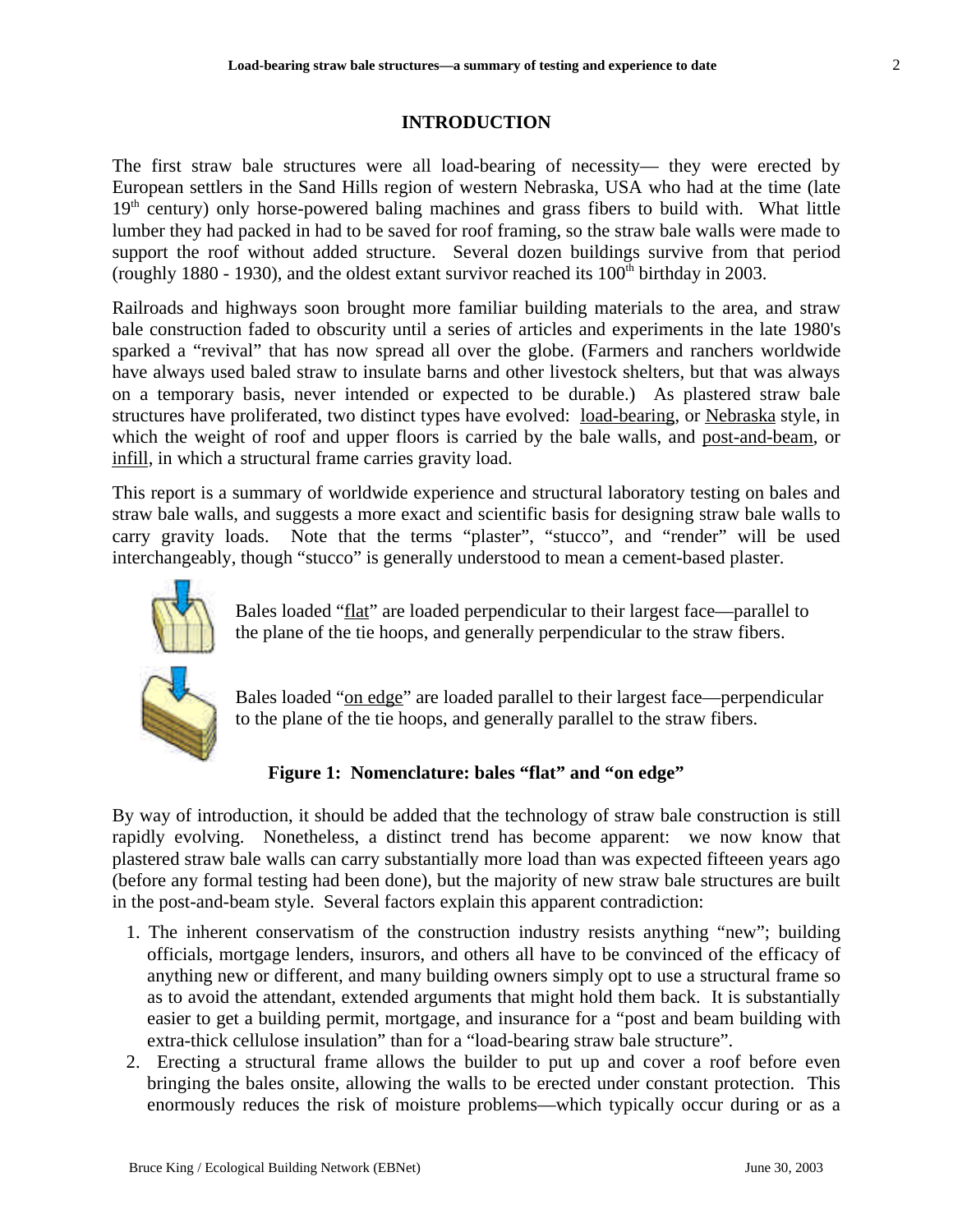result of the construction process—and thus helps ensure a durable building. By contrast, the builder of a load-bearing structure must generally complete the foundation, erect the bales, install any wiring and plumbing scheduled for the walls, and install door and window bucks before the permanent roof can go on (In some cases they must also add reinforcing mesh (where called for), plaster the walls, and allow them to cure for a few weeks prior to adding a roof.) All of that constitutes a long period during which there is little sleep for fear of rain; if the bales get substantially wetted, they probably won't dry within the wall assembly and usually have to be replaced. This is another compelling reason for builders to avoid the anxiety and scheduling difficulties, and choose to use a structural frame.

3. If there ever is a moisture problem in the wall (eg a faulty window seal), the damaged bales can be removed and replaced, at least more easily, without weakening the primary structure.

With all of that said one may wonder why choose to build a load-bearing straw bale wall system at all. Again, there are several reasons:

- 1. Many who build with straw bales are seeking, more broadly, to build "green", ie in as environmentally friendly way as possible. This often means minimizing the use of wood, in response to the worldwide devastation to old growth forests over the past century. As has been pointed out, there are no old growth fields of straw, so many seek to replace wood fiber with straw fiber wherever possible in the building.
- 2. A load-bearing structure is often simpler and faster to erect. If the project is in a location like western Nebraska of the late 1800's, where other building materials are scarce or prohibitively expensive, then the appeal becomes that much stronger. The smaller the building, the easier it is to quickly erect the bale walls and put up a roof, even prior to any plastering.
- 3. Initial seismic tests (see other EBNet reports) strongly show that a load-bearing structure will generally perform more effectively (ie with greater ductility and energy absorbtion) than its post-and-beam counterpart under dynamic loading.

## **TYPICAL CONSTRUCTION / STRUCTURAL MODEL**

Plastered straw bale walls are remarkably simple to build— and remarkably complex in their behavior under load. You start by stacking big, fuzzy bricks of irregular length (width and height are constant but length varies due to the nature of modern baling machines), and low elastic modulus (generally about 150 to 300 psi [1 to 2 mPa]). You put in door and window bucks which may float (ie fit within the straw) or be secured at the floor or foundation below. You have innumerable voids at head joints, bucks, corners, etc that typically get packed with a thick straw-clay mix (cob) that is favored for its plastic stiffness and resistance to insects, fire, and moisture intrusion. You may or may not fasten mesh to the straw surfaces, and may or may not tie that mesh through the wall to the far side. You may have any of a number of plates or assemblies at the bottom and top of the wall, and, if you have mesh, might fasten it very well or very lightly. You might provide a direct load path from above through the stiff plaster skins, or may try to bypass them through the straw core. That is the multifaceted state of straw bale construction in 2003—one that will likely persist in the years to come.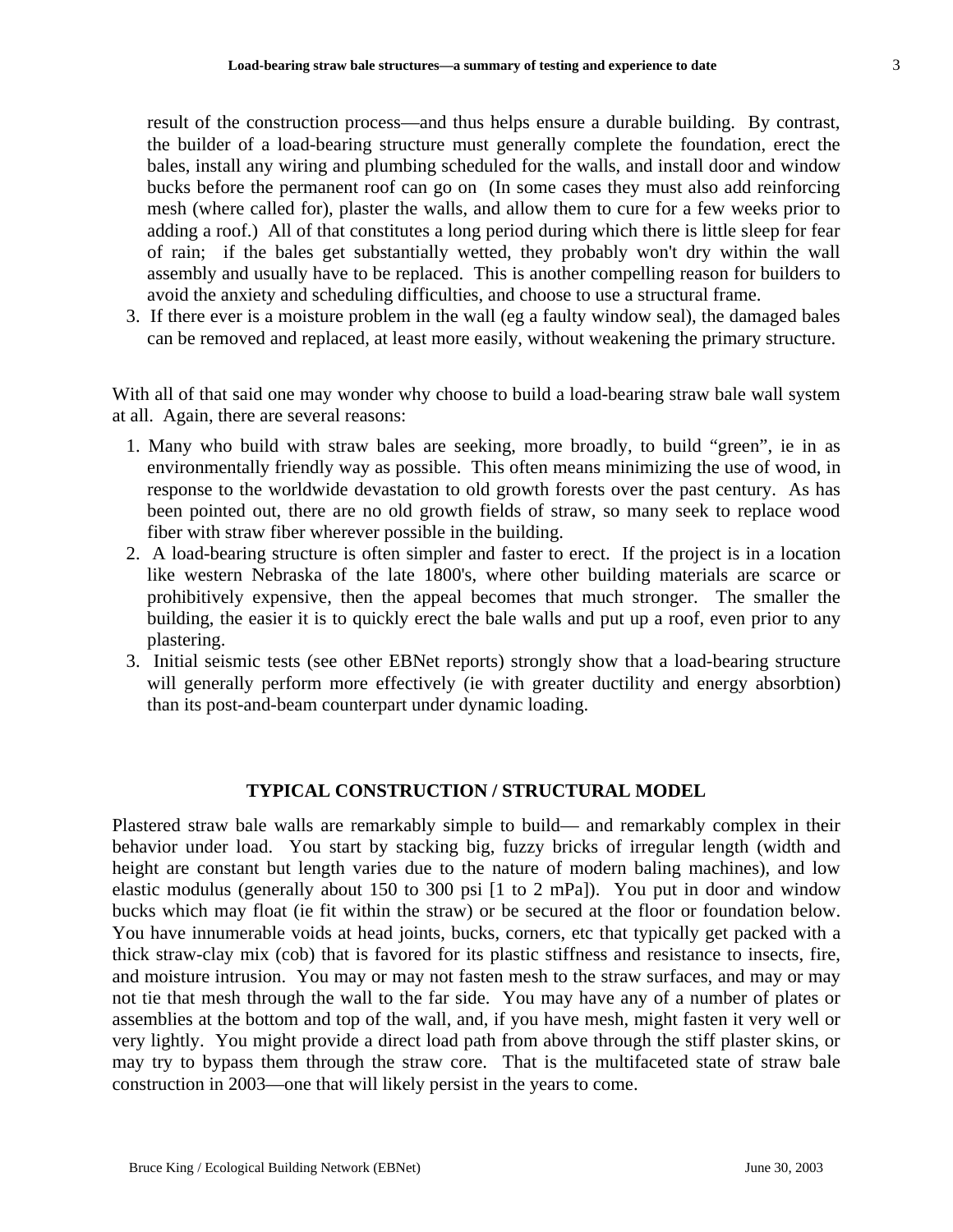Most engineers reduce all this complexity, roughly, to a stress skin or sandwich panel assembly, akin to structural insulated panels and some types of insulated concrete forms: a stiff, strong skin on each side of a soft, insulating core. The skins, by their relative stiffness, attract all loading, while the core straw bales serve as insulation, a shear transfer medium, and bracing for the skins. Unlike other types of stress skin systems, however, well-stacked straw bale walls also form a strong core with reserve strength to back up failed skins, and the ability to absorb energy (eg seismic load) by deforming both elastically and inelastically without collapse.

Under vertical load, there are four basic types of failure modes, and the tests conducted to date have seen each and all, either singly or in combination:



**Figure 2: Failure modes for a load-bearing straw bale wall**

| 1. Global buckling | the whole wall bends and breaks—typically when the wall is well-built,<br>but eccentrically applied load induces bending.                                                                                                                                 |
|--------------------|-----------------------------------------------------------------------------------------------------------------------------------------------------------------------------------------------------------------------------------------------------------|
| 2. Local buckling  | part of the skin delaminates and pulls off the core, or one coat of plaster<br>delaminates and separates from the coat beneath—the result of poor<br>plaster application causing insufficient bond, and/or surface irregularity<br>causing local bending. |
| 3. Bearing         | skin crushes under the top or bottom plate, and/or top or bottom plate<br>crushes under edge of skin—the wall components have not been<br>designed or built to sustain the focused stress at the joint.                                                   |
| 4. Slippage        | unsupported skin slips past the top or bottom plate—typically, a failure<br>of fasteners attaching mesh to the sides of plates or beams.                                                                                                                  |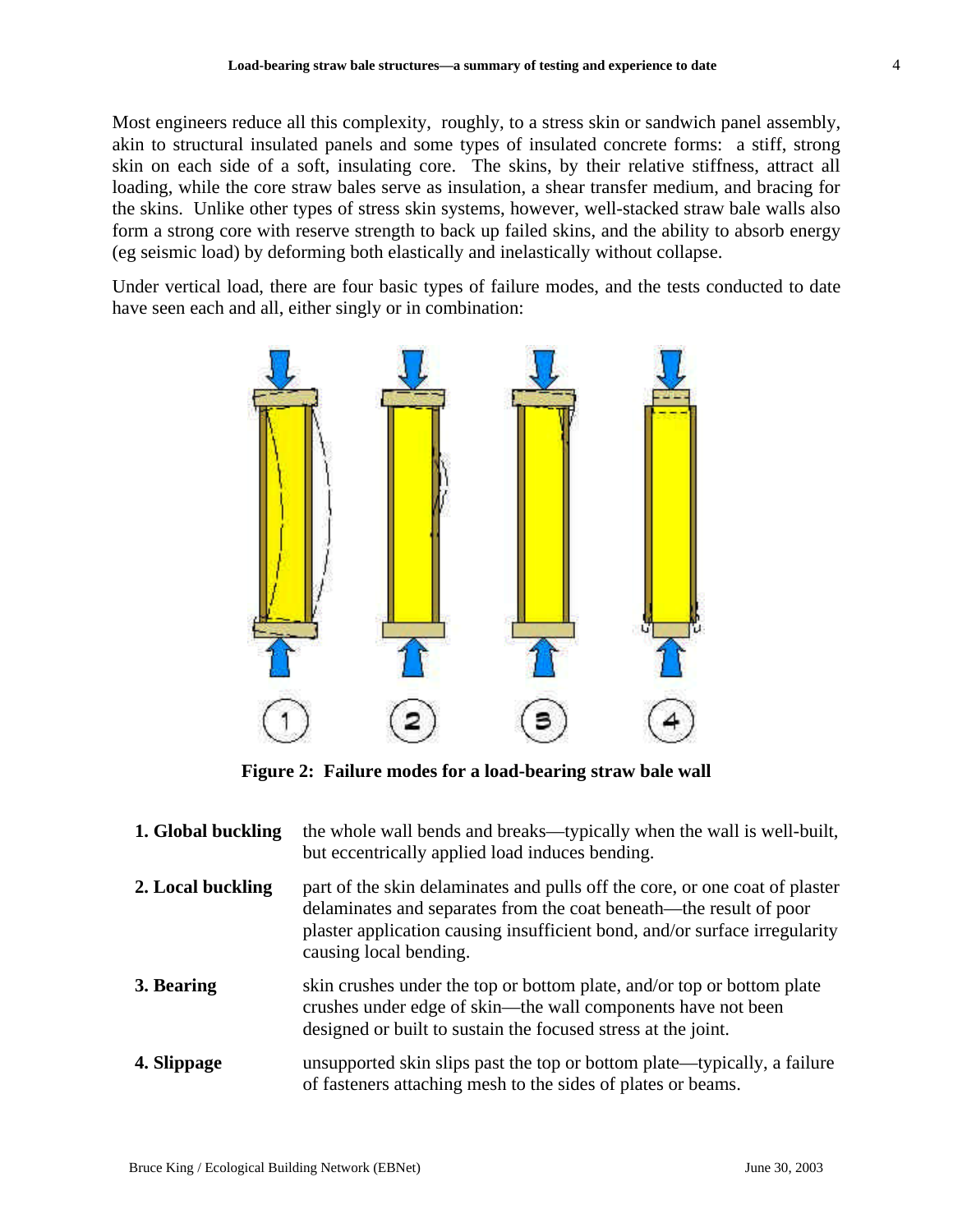## **SUMMARY of TESTS CONDUCTED TO DATE**

*Tests conducted on single bales, single plastered bales, unplastered bale walls, and plastered bale walls. Wherever possible, contact information is provided for obtaining the original reports.*

## **1A. TESTS ON UNPLASTERED BALES**

#### **1. Bou-Ali, 1993**

*Bou-Ali, Ghailene, "Straw Bales and Straw-Bale Wall Systems", 1993, University of Arizona, Tucson*

A variety of tests on single 3-string wheat bales and unplastered wall assemblies were conducted; see section 1B for wall test results.

Single flat bales were loaded up to 84 psi [579 kPa], deflecting to as much as half of the original height without permanent distortion. The elastic modulus was measured to be 78 to 211 psi [538] to 1455 kPa] (stiffening under load), and Poisson's Ratio was measured to be 0.30.

Single bales on edge were loaded up to 21 psi [145 kPa], and typically failed suddenly by bursting of the strings. The elastic modulus was measured to be 60 to 260 psi [414 to 1792 kPa]; Poisson's Ratio was not measured in this direction.

The authors commented that bale bearing capacity increased with bale density, and that, at least with bales flat, there was a strain hardening phenomenon—stiffening under increased load. Also of note was the fact that fully loaded flat bales, which had compressed to half their height, had fully rebounded by the next day.

### **2. Thompson et. al, 1995**

*Watts, K., Wilkie, K., Thompson, K., and Corson, J. "Thermal and Mechanical Properties of Straw Bales As They Relate to a Straw House" Canadian Society of Agricultural Engineering Paper No 95-209, Ottawa, Ontario, 1995*

Wheat, oat, and barley bales with moisture contents averaging 9% were loaded flat, with at least six specimens of each. Maximum applied compressive loads were 6 to 10 psi [41 - 69 kPa] and were all in the elastic range. Modulus of Elasticity ranged from 18 to 26 psi [124 - 179 kPa] (the relatively low values being due, probably, to measuring the value from zero, ie not discarding the initial set portion of the stress-strain curve, and to not testing up to and beyond the proportional limit). Poisson's ratio was measured both longitudinally and laterally, averaging .37 and .11 respectively. The author's commented (p. 6):

- a. " *There is considerable variation in the Modulus of Elasticity between bales of the same type* [ie of plant grain] *and bales of a different type* "
- b. " *Bale density has a greater effect on bale strength than bale type* "
- c. " *Continuous exposure to high moisture contents decreases the Modulus of Elasticity* "
- d. " *Poisson's ratio in the longitudinal direction is much greater than the lateral in unconfined tests.* "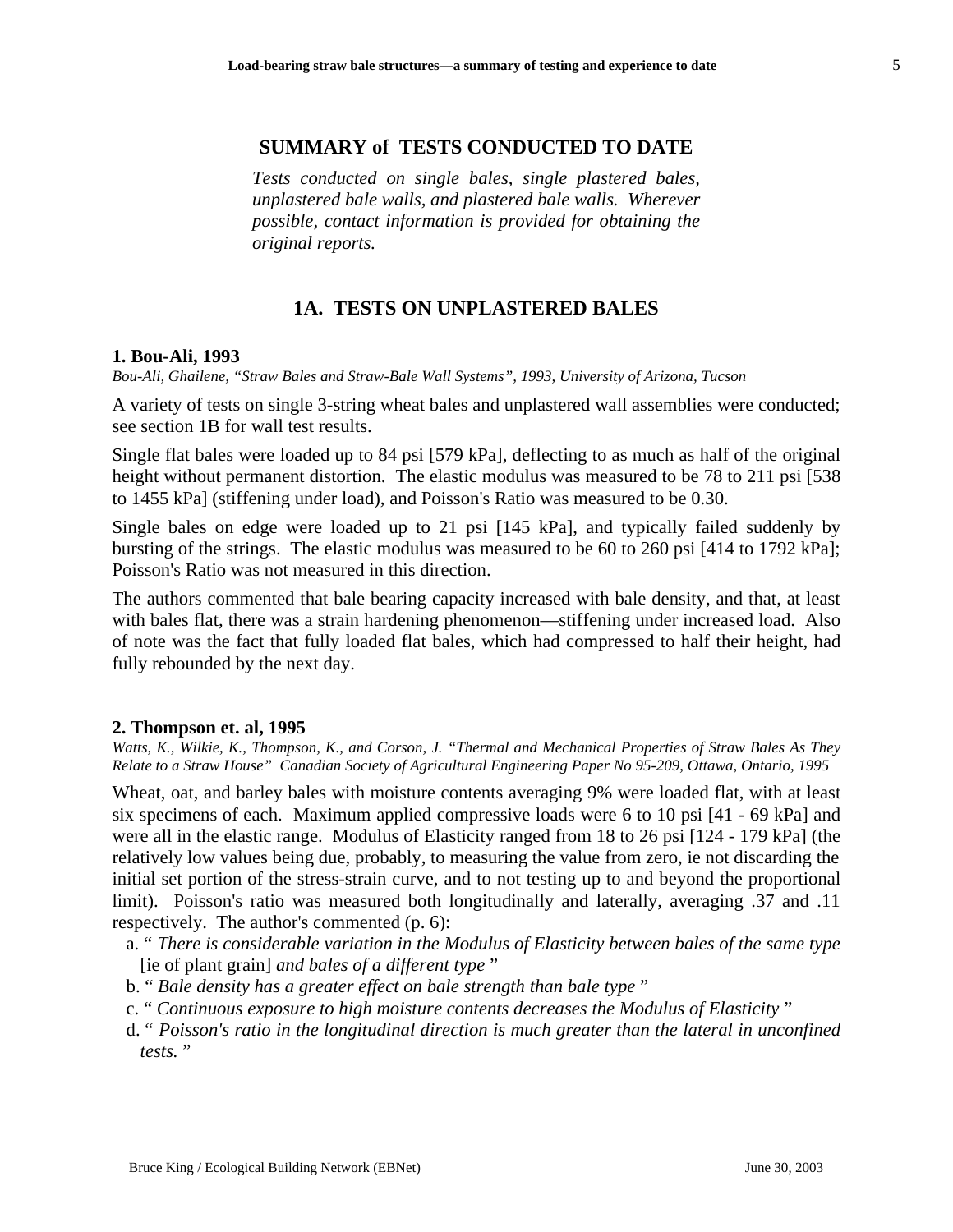### **3. Stephens, Budinger, 2000**

*Stephens, Don, and Budinger & Associates, Inc. laboratory test July 13, 2000 Spokane, Washington Contact: Don Stephens dsteph@tincan.org*

This is the only test this author has found of the "supercompressed" bales that are being made for overseas export. Heavy hydraulic machinery compresses ordinary bales to about twice their normal density—in this case, 18 pounds per cubic foot [288 kg/m<sup>3</sup>]—and reties them with polypropylene strings at 3" [76 mm] oc. In this test,  $24$ " x  $24$ " x  $16$ " [610 x 610 x 406 mm] bluegrass bales were loaded on edge, ie on the 16" x 24" face. Unlike the Bou-Ali on-edge tests in which the bales failed suddenly by string breaking, these bales showed a classic linear behavior up to the proportional limit of 17 psi [120 kPa] with half an inch [13 mm] of deflection, and then sustained additional load as deflection increased. The Elastic Modulus was 992 psi [6839 kPa], several times larger than for ordinary bales. Poisson's ratio was not reported.

### **4. Zhang, 2002**

*Zhang, John "Load-Carrying Characteristics of a Single Straw Bale Under Compression" University of Western Sydney, July 2000*

Two-string wheat bales were tested flat and on edge, in some cases under low frequency cyclic loading. Plastered bales were also investigated—see section 2A for results and discussion.

# **1B. TESTS ON UNPLASTERED BALE WALLS**

### **5. Bou-Ali, 1993**

*Bou-Ali, Ghailene, "Straw Bales and Straw-Bale Wall Systems", 1993, University of Arizona, Tucson*

Three wall assemblies of flat, 3-string wheat bales 12 feet long by 8 feet high [366 cm x 244 cm] were each loaded axially up to 15,800 lbs. [70.3 kN], or 1317 plf [19.2 kN/m]. The researchers commented that there was deliberately no attempt to pound each bale into place (as is good bale building practice), nor was there any bracing (as is typically provided by crosswalls), so the deflections recorded were conservative. Overlapping rebar pins of unspecified size and spacing were driven through the cores, as was then the custom. The results were:

|        | <b>Ultimate load</b>           | <b>Deflection</b> |
|--------|--------------------------------|-------------------|
| Wall A | 1317 plf [19.2 kN/m]           | 6.9" $[17.5$ cm]  |
| Wall B | 1317 plf $[19.2 \text{ kN/m}]$ | $7.6$ " [19.3 cm] |
| Wall C | 1317 plf $[19.2 \text{ kN/m}]$ | $7.8$ " [19.8 cm] |

Unlike individual bales which harden under load, the walls had each begun to soften at the maximum load, and wall C had begun to noticeably buckle.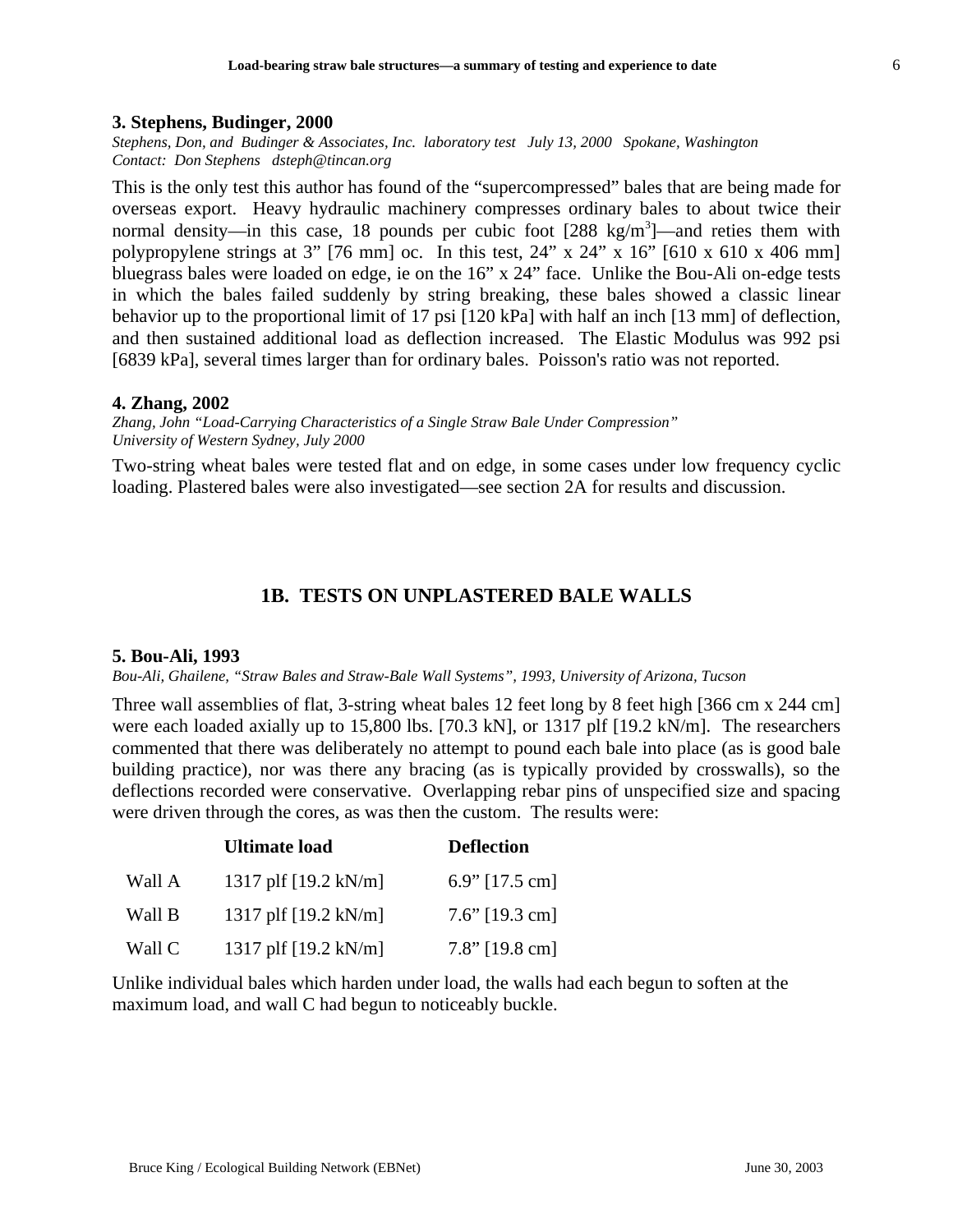#### **6. Blum, 2002**

*Blum, Brandice, "Load Carrying Behavior of On Edge Straw Bale Walls", 2002 University of Manitoba, Winnepeg, Manitoba Contact: Professor Kris Dick kjdick@Ms.UManitoba.CA*

Two 5-course wall assemblies of 2-string wheat bales on edge 7.5 feet long by 6.2 feet high [2.3 m x 1.58 m] were loaded axially. No rebar pins were reported used. The results were:

|        | Ultimate load                | <b>Vertical deflection</b> | <b>Horizontal deflection</b>   |
|--------|------------------------------|----------------------------|--------------------------------|
|        |                              |                            | (bulge perp. to plane of wall) |
| Wall A | 350 plf $[5.1 \text{ kN/m}]$ | $2.8$ " [7.2 cm]           | $8.1$ " [20.6 cm]              |
| Wall B | 288 plf $[4.2 \text{ kN/m}]$ | $3.0$ " [7.6 cm]           | $3.1$ " [7.9 cm]               |

Both walls partially buckled under ultimate load, and both, with load left in place for three days, lost about half of their resistance (stiffness creep). The author also made reference to an earlier test at the same University (by Ester Arbour; this author was unable to obtain that test) that tested similar wall assemblies of flat oat bales. Those results were:

|        | <b>Ultimate load</b>         | <b>Vertical deflection</b> | <b>Horizontal deflection</b>   |
|--------|------------------------------|----------------------------|--------------------------------|
|        |                              |                            | (bulge perp. to plane of wall) |
| Wall C | 754 plf $[11 \text{ kN/m}]$  | $6.5"$ [16.6 cm]           | $1.0$ " [2.5 cm]               |
| Wall D | 480 plf $[7.0 \text{ kN/m}]$ | $6.0$ " [15.3 cm]          | $2.0$ " [5.1 cm]               |

## **2A. TESTS ON** *PLASTERED* **BALES**

### **7. Zhang, 2002**

*Zhang, John "Load-Carrying Characteristics of a Single Straw Bale Under Compression" University of Western Sydney, July 2000 Contact: Professor John Zhang j.zhang@uws.edu.au*

Two-string wheat bales were tested flat and on edge, plastered and unplastered, in some cases under low frequency cyclic loading. Wishing to also investigate load path within the wall, the author also applied load in three ways:

1. directly through straw core only top & bottom,

2. directly through straw core at top, but straw and plaster skins supported at bottom, and

3. through straw core and plaster skins both top and bottom.

Both cement and earthen plasters were tested, but the author did not describe the mixes or cure times other than that there were two weeks between cement coats; thicknesses averaged 1.6" [4 cm]. Bales averaged about 12% moisture content, and a density of 6.2 pounds per cubic foot  $[100\text{kg/m}^3]$ . Probably of more interest than specific results were the author's comments:

- a. " *low-frequency cyclic loading has no significant impact on the load-resistance properties of the* [unplastered] *straw bales* " (p. 8)
- b. " *there is always delayed (viscous) effect on the recovery of the deformation as the* [unplastered] *straw is unloaded.* " (p. 8)
- c. there is substantially different adhesion of the plaster to opposite sides of the bale (p. 11) [ed. note: this is partly why experienced bale builders alternate bales in a wall between exposing the "cut side" and the "folded (or uncut) side"—a result of the baling process.]
- d. there is an initial set phase of the test in which the "fluff" between bales is compressed; the author identified this as 3 to 4% of height. In otherwords, at least for these particular bales, a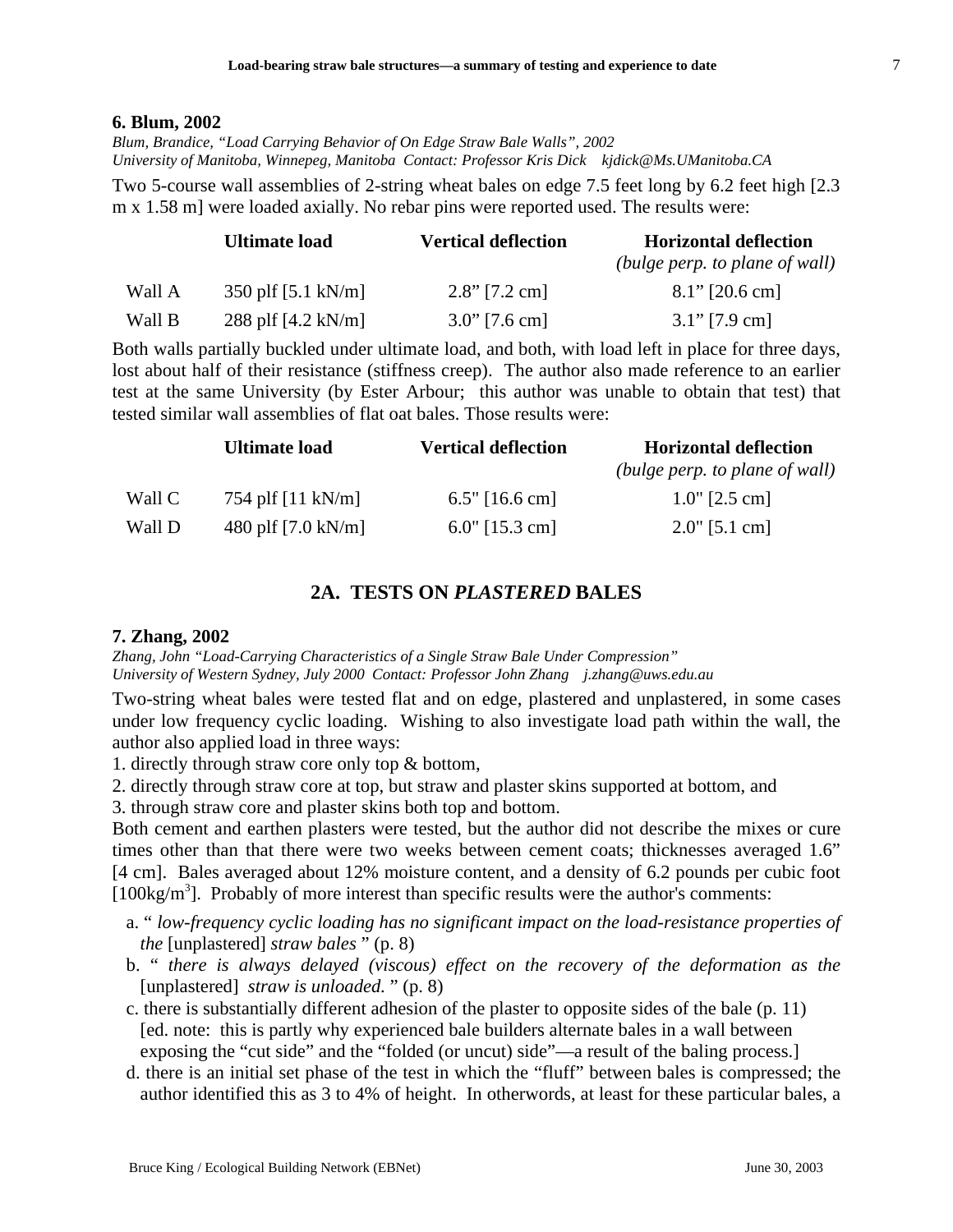stacked wall of bales should ideally be precompressed 3 to 4% of its height before applying plaster. (p. 13)

- e. " *. . . different from the common familiar plastic flow as seen in steel after yielding, straw bales can further develop significant amount of strength after the yielding . . . although having little significance for service load design . . . [this behavior] does offer a significant safety buffer and energy dissipation if overloading does occur.* " (pp. 13-14)
- f. " *different loading regimes for the rendered tests do not make a significant difference in the load resistance behavior.* " (p. 14)

## **8. Mar, 2003**

*Mar, David "Bearing Test of Plastered Straw Bales" Ecological Building Network, 2003 Contact: www.ecobuildnetwork.org*

*[See complete separate report at web address above as part of this EBNet series]* Rice straw half-bales were fabricated and stacked flat, two high (so as to fit in the testing apparatus), giving a cross section of 23" x 23" [58 cm x 58 cm] plus 1.5" [38 mm] plaster skins each side. Plasters were cured at least one month, and load was applied via a stiffened plywood

plate covering the plaster edges; ultimate loads were recorded as follows: Lime-cement stucco w/  $2"$  x  $2"$  [5 cm x 5 cm] x14 gauge mesh / avg. of 2: 2810 lbs [12.5 kN]

| Lime-cement stucco w/ 2" x 2" [5 cm x 5 cm] x14 gauge mesh / avg. of 3: 2810 lbs [12.5 kN] |                    |
|--------------------------------------------------------------------------------------------|--------------------|
| High straw fiber earthen plaster $w$ coconut fiber mesh / avg. of 3:                       | 2340 lbs [10.4 kN] |
| Low straw fiber earthen plaster $w$ coconut fiber mesh / avg. of 2:                        | 1575 lbs [7.0 kN]  |

# **2B. TESTS ON** *PLASTERED* **BALE WALLS**

## **9. Platts, Chapman, 1996**

*Platts, Bob and Chapman, Linda, "Developing and Proof-Testing the 'Prestressed Nebraska' Method for Improved Production of Baled Fibre Housing" , Canada Mortgage and Housing Corporation, 1996*

A partial wall panel was formed by stacking seven wheat straw bales 14" x 18" x 32-37" [36 x 46 x 81-94 cm], then reinforced and pretensioned each side with 22 gauge [0.8 mm] hexagonal mesh. A total prestressing force of about 700 lbs/ft [10.2 kN/m] reduced the height of the wall by 3" [7.6 cm], or 3%. A 3/4" [1.9 cm] coat of premixed lime-cement stucco was then applied and cured for 11 days for an expected compressive strength of about 1000 psi [7 kPa].

The results of vertical load application were:

| Vertical deflection<br>Initial load          | Highest measured load Vertical deflection       |
|----------------------------------------------|-------------------------------------------------|
| (at calculated service load for two stories) | (at limit of testing apparatus)                 |
| 2944 plf [43 kN/m] 0.04" [1 mm]              | 4500 plf $[66 \text{ kN/m}]$<br>$0.12$ " [3 mm] |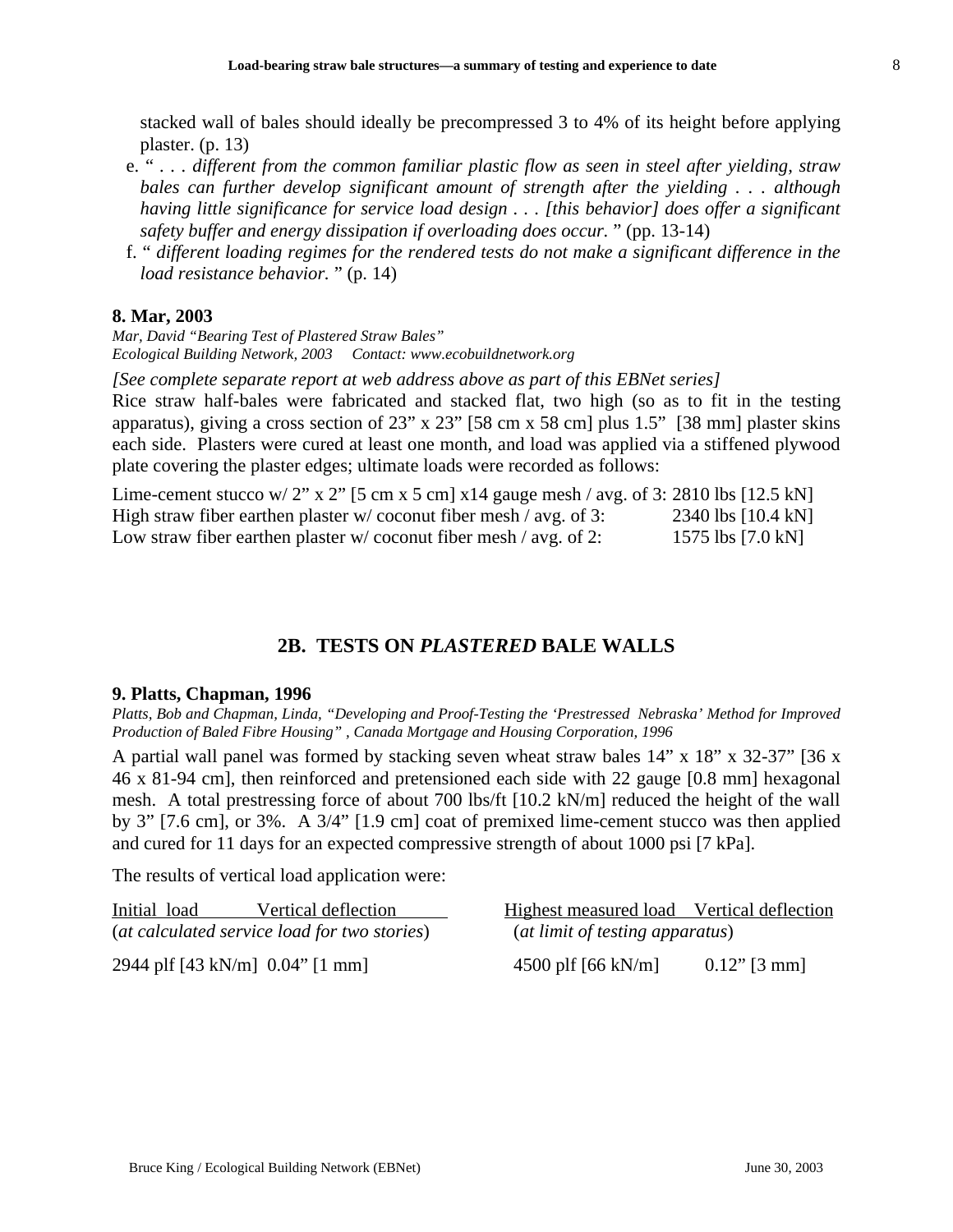## **10. Carrick, Glassford, 1998**

*Carrick, John, and Glassford, John, "Vertical Loading, Creep, Transverse Loading, and Racking Loading on Plastered Straw-Bale Walls", 1998, Univ. of New South Wales, Australia Contact: John Glassford huffnpuff@shoal.net.au*

Two string rice bales were stacked in 18" wide x 9'-2" high (7 courses) x 11'-10" long [45 cm x 2.80 m x 3.6 m] wall specimens, and compressed between 4 and 8 inches [10 - 20 cm] using the Fibrehouse system (see preceding test report) and 20 gauge [1 mm] hexagonal mesh. Three walls were built and compressed; one was tested under vertical load prior to rendering, then all were rendered with a sand/cement/lime plaster in relative proportions 8:2:1. The authors do not say how long the plaster (applied in three coats) was cured before testing, but since failure mode was typically by crushing of the wooden top plates against the top edge of the plaster, the curing period can be assumed to have been at least a month. The results were:

|        | Ultimate failure load        | <b>Deflection</b> | Unplastered load deflection                   |  |
|--------|------------------------------|-------------------|-----------------------------------------------|--|
| Wall A | 1617 plf $[24 \text{ kN/m}]$ | $.28$ " [7.5 mm]  |                                               |  |
| Wall B | 1412 plf $[21 \text{ kN/m}]$ | (not reported)    |                                               |  |
| Wall C | 1466 plf $[21 \text{ kN/m}]$ |                   | .18" [4.5 mm] 144 plf [4.2 kN/m] 2.6" [66 mm] |  |

Notes: The same three wall specimens were simultaneously subjected to large racking and transverse loads—with attendant deflections—while increasing the vertical load to ultimate. This surely skewed the apparent vertical load capacity downward (note the relatively low failure loads compared against other reports which used similar specimens).

## **11. Ruppert, Grandsaert 1999**

*Ruppert, Jeff, and Grandsaert, Matt, "A Compression Test of Plastered Straw-Bale Walls", 1999, University of Colorado, Boulder, Colorado Contact: Jeff Ruppert jruppert2@uswest.net*

Three types of eight foot high [2.4 m] stuccoed barley bale wall assemblies were loaded to failure in compression. All were stacked flat and rendered with a sand/cement/lime plaster in relative proportions 4:1:1, in two coats, and cured on average at least forty days to an average tested compressive strength of about 1,000 psi [6900 kPa]. Three 12 foot [3.7 m] long samples of each type were tested by applying a linear load 1/6 eccentric to the wall centerline (per ASTM standard E-72), with results as follows:

| Ultimate failure load (avg. of 3)                                                             | <b>Deflection</b> (avg. of 3) | Apparent $E_m$      |
|-----------------------------------------------------------------------------------------------|-------------------------------|---------------------|
| <u>Wall 1 - 24 inch [610 mm] wide 3-string bale wall with polypropylene fiber reinforcing</u> |                               |                     |
| 3239 plf [47 kN/M]                                                                            | .91 inches $[23$ mm]          | 4.1 ksi [28.3 Mpa]  |
| Wall 2 - 24 inch [610 mm] wide 3-string wall with 20 gauge hexagonal mesh reinforcing         |                               |                     |
| 3590 plf [52 kN/M]                                                                            | .46 inches $[12 \text{ mm}]$  | 6.9 ksi [47.6 Mpa]  |
| <u>Wall 3 - 18 inch [457 mm] wide 2-string wall with polypropylene fiber reinforcing</u>      |                               |                     |
| 6156 plf [90 kN/M]                                                                            | .42 inches $[11$ mm           | 12.9 ksi [88.9 Mpa] |

Notes: It has been widely noted that, contrary to expectation, the 18" walls carried substantially more load than the 24" walls, and were stiffer. Though there were some irregularities in load application, and in the quality of plastering, this dramatic difference has yet to be fully explained or understood. Every possible failure mode was seen among the nine specimens (see figure 2),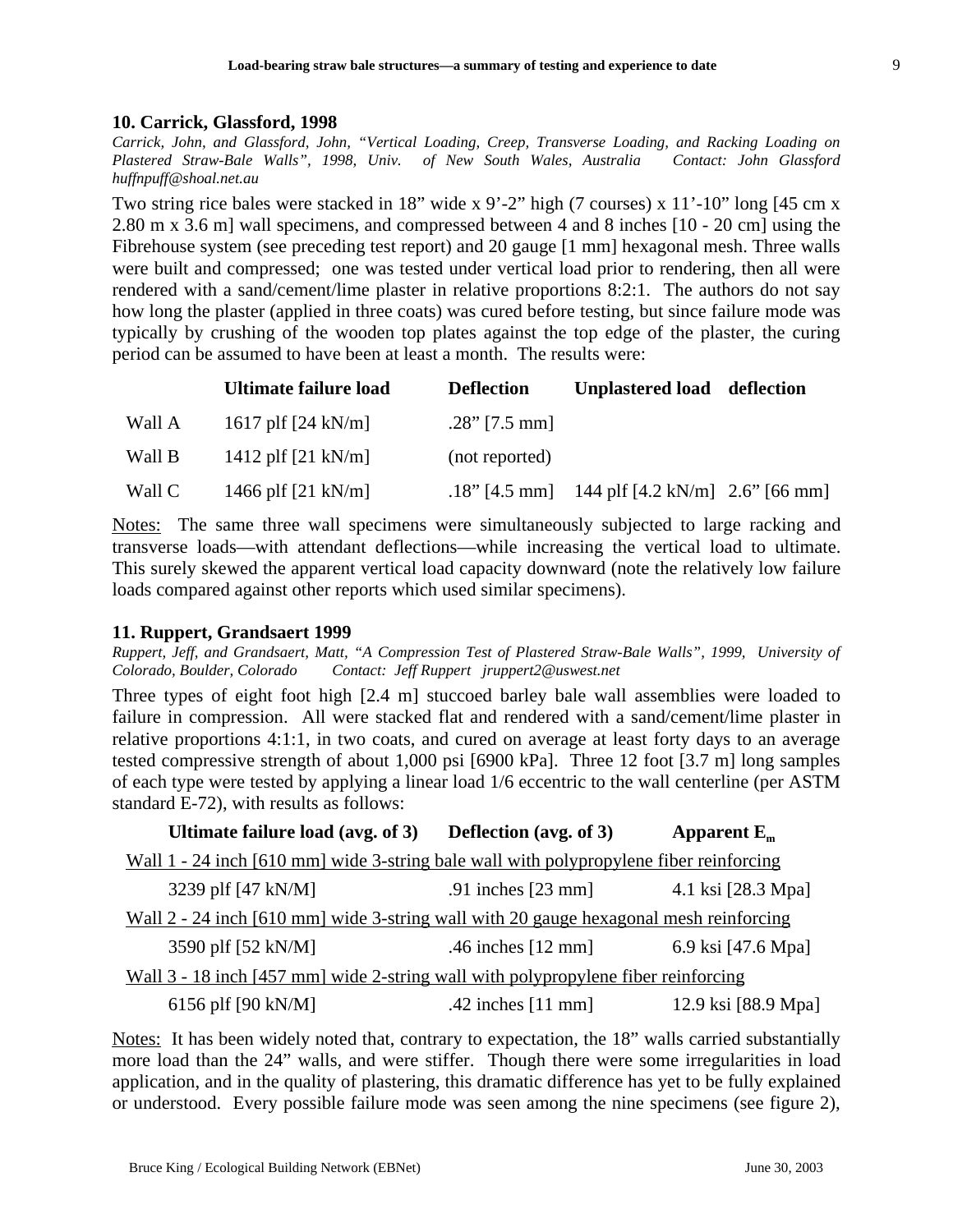and the authors commented that polypropylene fiber-reinforced stucco (vs. mesh-reinforced stucco) bonded much better to the straw, as evidenced by conditions exposed during demolition. On the other hand, the presence of mesh reinforcing helped substantially in resisting local skin buckling.

## **12. Black, Mannik, 1997**

*Black, Gary, and Mannik, Henri, "Spar and Membrane Structure"* The Last Straw *journal, #17, Winter 1997*

A proprietary "spar and membrane" system was developed and reported in The Last Straw (No. 17, Winter 1997), in which lightly reinforced 2" [5 cm] gunite skins are interconnected with extended "X" shaped light rebar in the bale head joints. The system was mocked up at one half scale and tested under out-of-plane load (with some nominal vertical load), and modeled and analyzed using SAP90 software. Besides being under patent, this system is somewhat unusual in that it treats the bales purely as formwork, entirely expendable after the gunite cures. (The authors do not comment or speculate as to what may happen to the bales in the event of water infiltration behind skins that are effectively moisture and vapor traps, a cause for concern with any thick cement-based plaster system.)

The authors reported very good strength and ductility in the out of plane load tests. Based on their tests and computer modeling, they also claim a vertical load carrying capacity on the order of 25 tons per foot, but did not report loading a specimen to that extent.

## **13. Dreger 2002**

*Dreger, Derek, "Compression Resistance of a Stuccoed Straw bale Wall", 2002 University of Manitoba, Winnepeg, Manitoba Contact: Professor Kris Dick kjdick@Ms.UManitoba.CA*

Two-string oat straw bales were stacked in two six-course walls 7.5 ft. x 8 ft. [2.3 m x 2.4 m], reinforced with 2" x 2" [5 x 5 cm] 16 gauge mesh tied through the walls with polypropylene baling twine at 16" [41 cm] oc. All were rendered with a sand/cement/lime plaster in relative proportions 4:1:1, in two coats separated by two days, and cured about seven days. (This very short cure time will generally only bring a high lime plaster, at best, to half its ultimate strength, but as events transpired the ultimate reported test loads were limited by the loading mechanisms, not the soft plaster.) The results of vertical load application were:

|        | <b>Ultimate load</b>           | <b>Vertical deflection</b> | <b>Horizontal deflection</b>   |
|--------|--------------------------------|----------------------------|--------------------------------|
|        |                                |                            | (bulge perp. to plane of wall) |
| Wall A | 1938 plf $[28.3 \text{ kN/m}]$ | $1.1$ " [2.8 cm]           | $1.4$ " [3.5 cm]               |
| Wall B | 1973 plf [28.8 kN/m]           | $0.34$ " [0.9 cm]          | $0.2$ " [0.6 cm]               |

The author reported that the excessive bulge in wall one was largely due to unwanted flexure in the top plate causing a global bending of the wall, as well as poor (spalling) stucco. Wall two showed a 15% loss of resistance (stiffness creep) over 24 hours as load was maintained.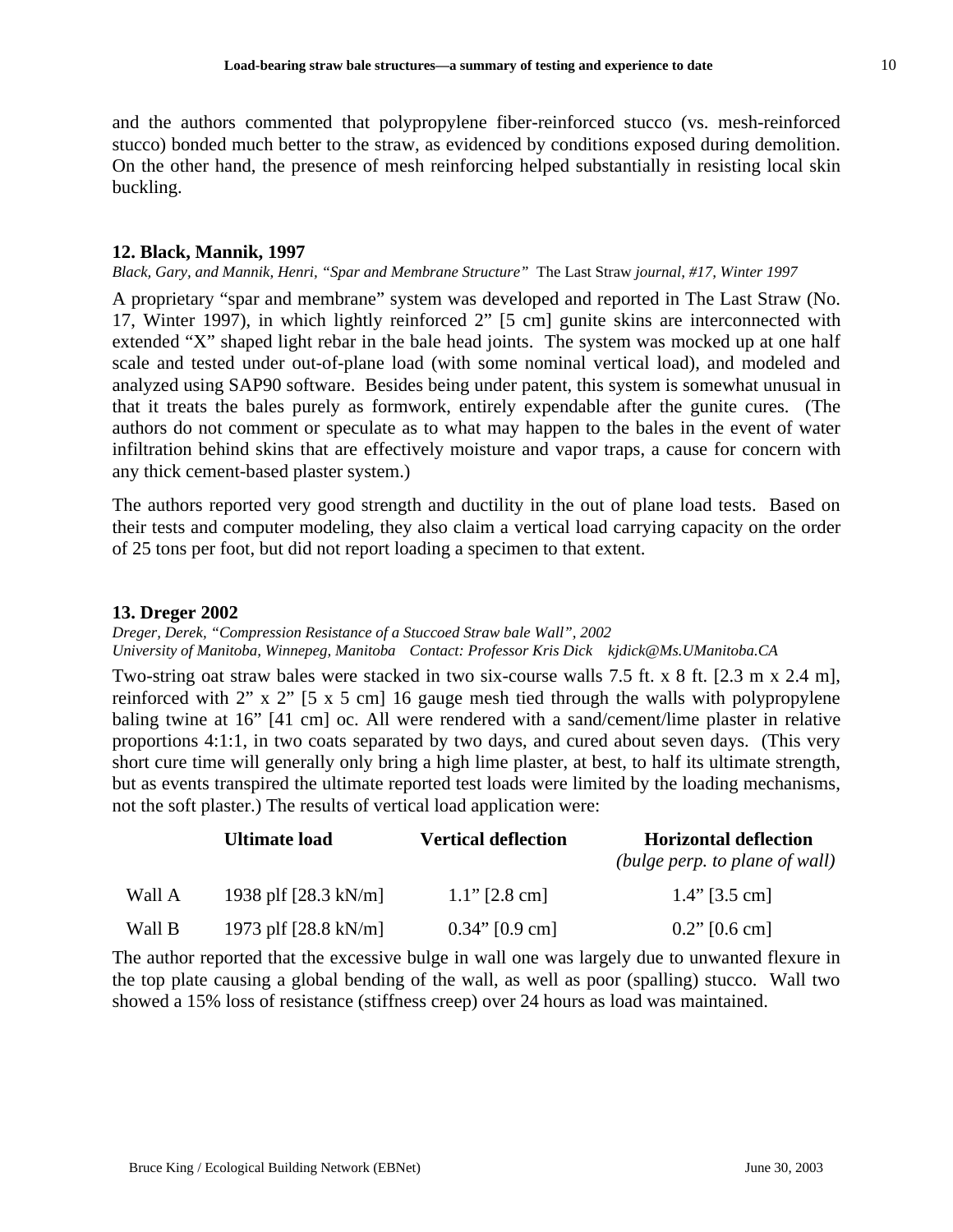## **14. Faine, Zhang, 2002**

*Faine, Michael, and Zhang, John "A Pilot Study examining the Strength, Compressibility and Serviceability of Rendered Straw Bale Walls for Two Storey Load Bearing Construction" University of Western Sydney, July 2002 Contact: Mike Faine m.faine@uws.edu.au*

Two different walls were constructed from 33" x 18" x 14" [84 x 46 x 36 cm] 2-string wheat bales laid flat in a running bond at 12% average moisture content. Continuing on from the preliminary work of Zhang on individual bales (see test #7), the authors were specifically interested in investigating the load-carrying capacity of walls both loaded and supported only on the straw cores (ie with plaster skins free to slide at supports). Both walls were vertically precompressed at about 20" [52 cm] oc with high tension fencing wire, which was used to cinch them down to 97-98% of original height before plastering.

Wall 1: An 11 course wall 13'-1" high by 8'-6" long [4.0 x 2.6 m] was built and plastered both sides with two coats totalling 2.3" [58 mm] of cement-lime-sand plaster in proportions 2:1:8, reinforced with  $1/2$ " x  $1/2$ " x 18 gauge  $[12 \text{ mm} \times 12 \text{ mm} \times 1.2 \text{ mm}]$  wire mesh tied through the wall at about 24" [60 cm] each way. Lapped half inch [12 mm] rebar pins 47" [120 cm] long were also driven through the wall core at about 24" [60 cm] oc.

Wall 2: A 7 course wall 8'-4" high by 8'-11" long [2.56 x 2.6 m] was built and plastered both sides with two coats totalling 1.5" [40 mm] of earthen plaster in proportions 3:3:1 of earth, sand, and straw chaff. The plaster's compressive strength was measured at 98 psi [680 kPa], average of 9 cylinders. A 1/8" [3-5 mm] finish coat of the same plaster with lime added was then applied; that plaster's measured compressive strength was 33 psi [230 kPa], average of 9 cylinders. [*Ed. note: the addition of lime to earthen (clay) plaster can weaken or strengthen it, depending on many things: quality of lime and clay, proportions of each, quality of mixing, application and cure, and age of applied plaster.*] This wall had no pinning or mesh reinforcing.

The results of vertical load application were:

|                                                                       | Yield load Vertical deflection          | Ultimate load Vertical deflection |                             |
|-----------------------------------------------------------------------|-----------------------------------------|-----------------------------------|-----------------------------|
|                                                                       | $($ ---- at proportional limit ---- $)$ | $($ ---- at failure ---- $)$      |                             |
| Wall 1 1919 plf [28 kN/m] 0.8" [20 mm]<br>(two-story/cement plaster)  | (.005H)                                 | 3221 plf $[47 \text{ kN/m}]$      | $4.4"$ [112 mm]<br>(.028H)  |
| Wall 2 1233 plf [18 kN/m] 0.37" [0.9 cm]<br>(one-story/earth plaster) | (.004H)                                 | 2467 plf $[36 \text{ kN/m}]$      | $7.0$ " [178 mm]<br>(.070H) |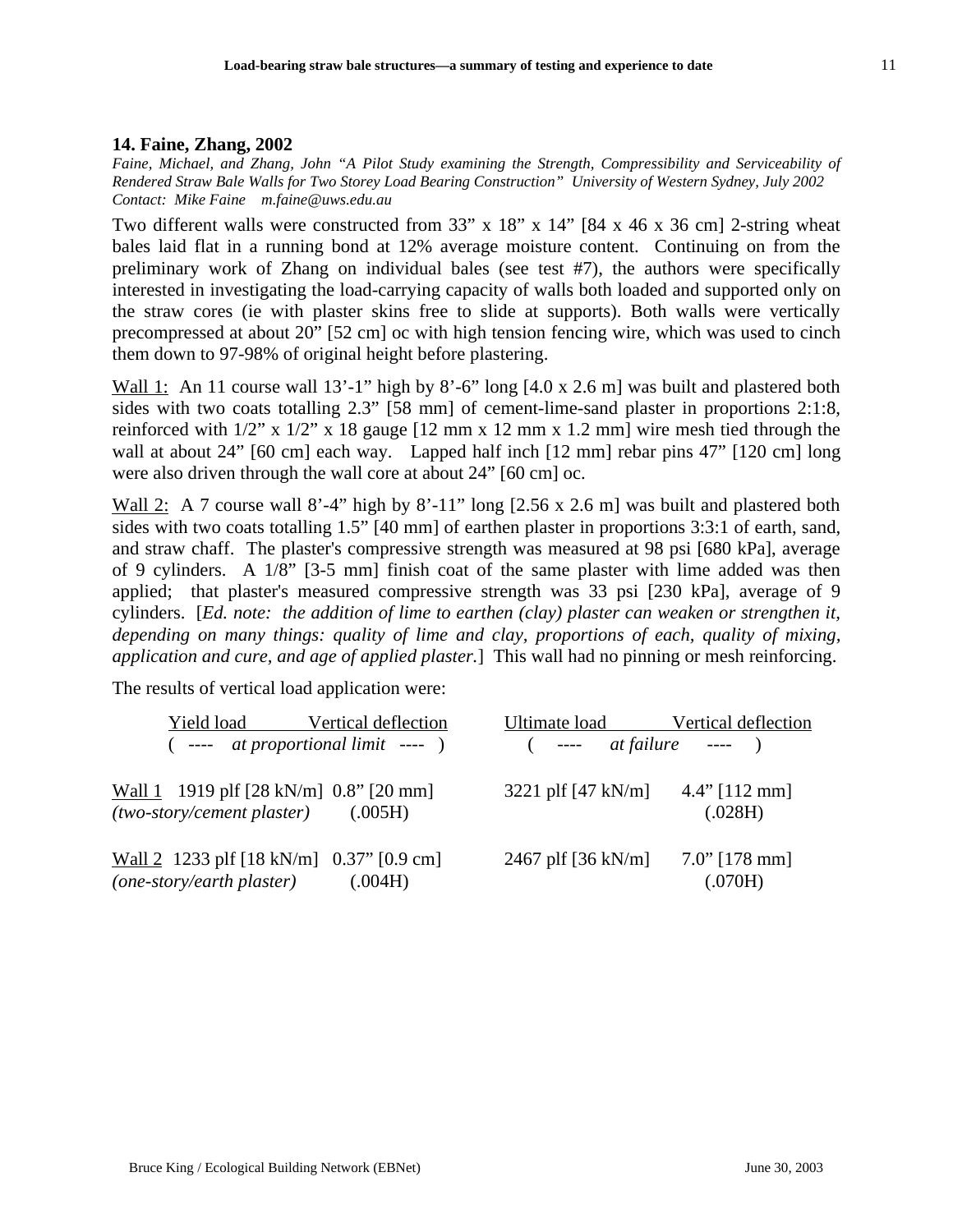# **RELATED TESTS**

Farmers have always baled hay and straw just to make it easier to store and move around. As the idea has spread of using baled straw as building blocks, the more generalized idea of packaging waste materials for construction uses has also spread. More than a few light bulbs have gone off above heads all over the world, and there is now a rapidly growing array of applications—ranging from wild ideas to prototypes to commercial products—for making effective use of waste materials. (This is very much a part of the broader movement now known as "industrial ecology".) This paper cannot even try to be comprehensive in reviewing that broader picture, but it is still worth looking at some of the related work, and keeping straw bale construction in a larger context.

## **OTHER KINDS OF STRAW BALES**

The typical straw bale is bound with two or three strings of polypropylene twine, though sometimes wire or fiber twine is used, and is relatively easy for one man or woman to handle. In otherwords, bales as farmers have always made them are, generally, just fine for construction. The biggest concern to bale builders is the type of combine used to harvest the straw conventional combines that leave long straw fibers (which is good for building), and rotary combines that chop the straw into short fibers (which makes for unstable, "crumbly" bales).

With the increased industrialization of farms, other types of bales are beginning to predominate in many areas:

- 1. Jumbo bales rectangular blocks bound with six or ten strings, of a typical size like 3 feet x 4 feet x 8 feet [1 m x 1.3 m x 2.2m], which can only be handled with mechanized equipment.
- 2. Circular bales Disks bound with twine, of typical dimension 3 feet thick x 6 feet in diameter  $[1 \text{ m x 2 m}]$  — also only handled with machinery.
- 3. Supercompressed bales ordinary bales (or straw) compressed to roughly twice the normal density (see test #3).

According to emails and journal articles over the past few years, each of these has been tried in building structures in (at least) North America and Australia. So far as this author knows, they work very well, and though little testing as been done, would presumably have load-bearing capacities even better than ordinary bales simply for being so massive.

## **OTHER KINDS OF BOUND STRAW**

This is a huge and rapidly growing topic. Innumerable versions of straw blocks, "lumber", panel sheathing, and extruded shapes have already been envisioned or developed, and the general trend is clearly for more and more straw-based products to enter the construction industry. Some involve very sophisticated processing of the straw combined with modern binders such as cement or polyisocynurate, and can produce blocks, "lumber" and sheathing comparable in mechanical properties to the wood fiber panels and framing now abounding. There are also low density panels and blocks made simply by applying heat and pressure to straw , thus bringing out the natural lignins in the straw to act as a weak binder that will hold molded shapes.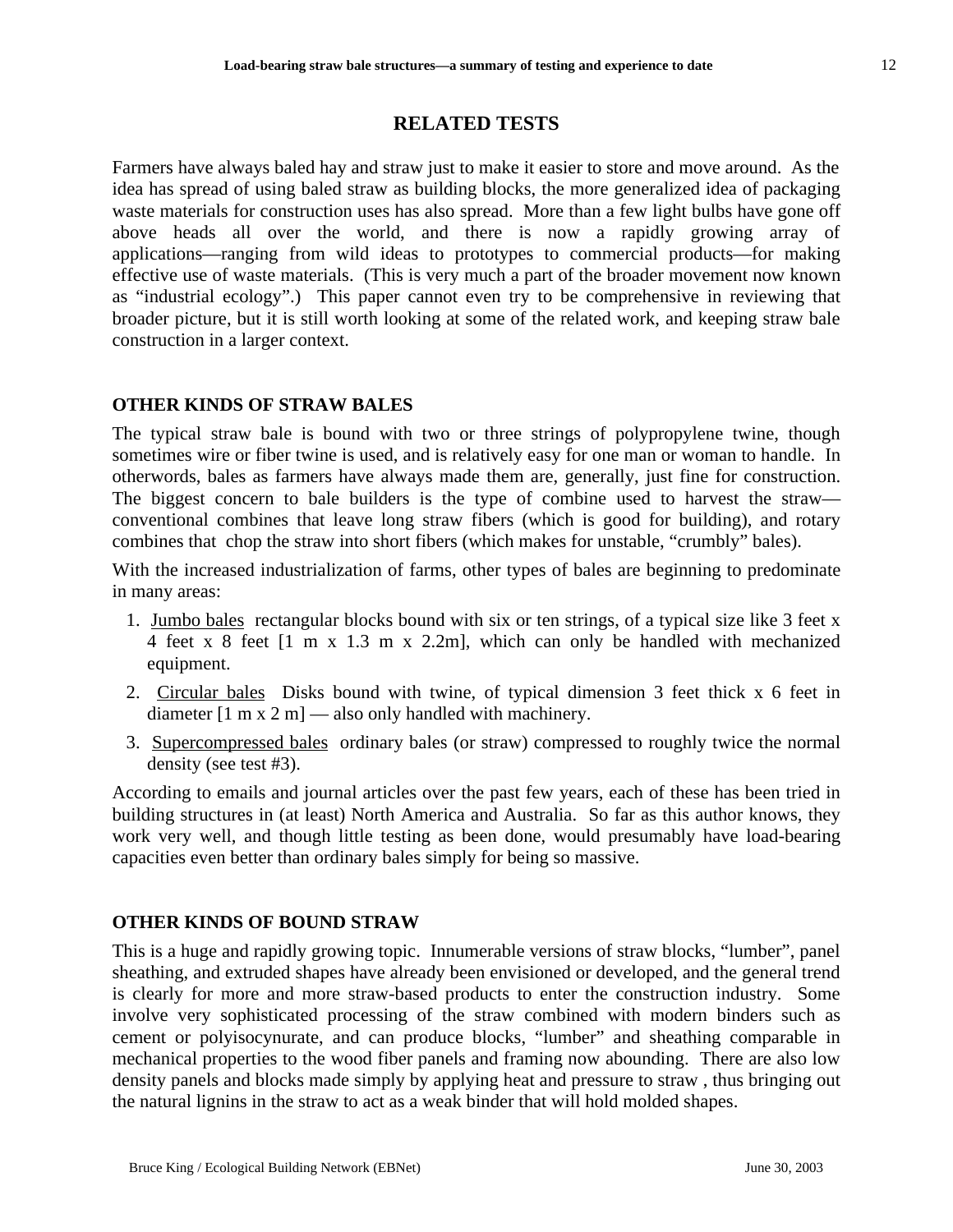At the other end of the technology spectrum, the age-old method of using packed straw-clay in walls ("leichtliem" in Germany) has been brought forward by, among others, Bill and Athena Steen in Arizona. Taking the basic ideas of an adobe brick (mostly sand and clay with a bit of straw fiber, bound by the dried clay), and at the other extreme a straw bale (all straw, bound by string), they drew a line between and arrived at the straw-clay block. They have put the idea into very practical use, and are building durable, low-cost structures in Ciudad Obregon, Mexico with various combinations of local straw fibers and clays (see www.caneloproject.com). There is enormous appeal to the idea, as a straw-clay block can be easily made onsite almost anywhere, and have high density for load-bearing application, or very low density for insulation purposes, or anything in between.

# **OTHER KINDS OF BOUND MATERIALS**

Newspaper, waxed cardboard, pine needles, rags and many other waste materials have all been baled and tried in building structures, but little is known about their relative durability and strength. There are now also tire bales, made by highly compressing waste tires into large rectangular blocks (about the size of jumbo straw bales), and binding them with heavy steel wire. These have also been tried in buildings, but again little is known about durability and performance. There are undoubtedly other materials being bound and tried in building structures that this author is unaware of, and many more combinations will appear in the years to come (See Summer/2003 issue of *The Last Straw*).

Also, experimental structures of various sorts have now been erected in (at least) Canada, the UK, and Australia using preassembled, precompressed, and sometimes pre-plastered straw bale wall panels. This branch of straw bale technology is still in its infancy, but holds great promise, and may prove the means by which straw bale construction becomes a mainstream building method in the industrialized world.

# **CONCLUSIONS**

Testing to date has confirmed and emphasized an emerging standard of care for load-bearing straw bale construction that had already been born of and shaped by experience and common sense. There is still much to be learned, and a maddening variety of types of bales, plasters, and wall assemblies, but a few basic guidelines can be laid out as follows.

# **BALES**

Four qualities determine the usefulness of a bale for building:

Moisture content The drier the better; decay can begin at 20% or more moisture content above 40ºF [5ºC]. Moisture content will depend on the circumstances at the time of baling and during subsequent storage and transport; quality control and inspection of a straw-bale job requires the use of a bale moisture meter, available from farm supply houses.

Density Bale density will vary depending on the type of grain, moisture levels and the degree of compression provided by the baler, but is an indirect measure of the really important and distinct quality, compactness. Dry density (ie with moisture content accounted for and subtracted) should generally be at least seven pounds per cubic foot [112 kg/m<sup>3</sup>] if the bales are intended for load-bearing walls.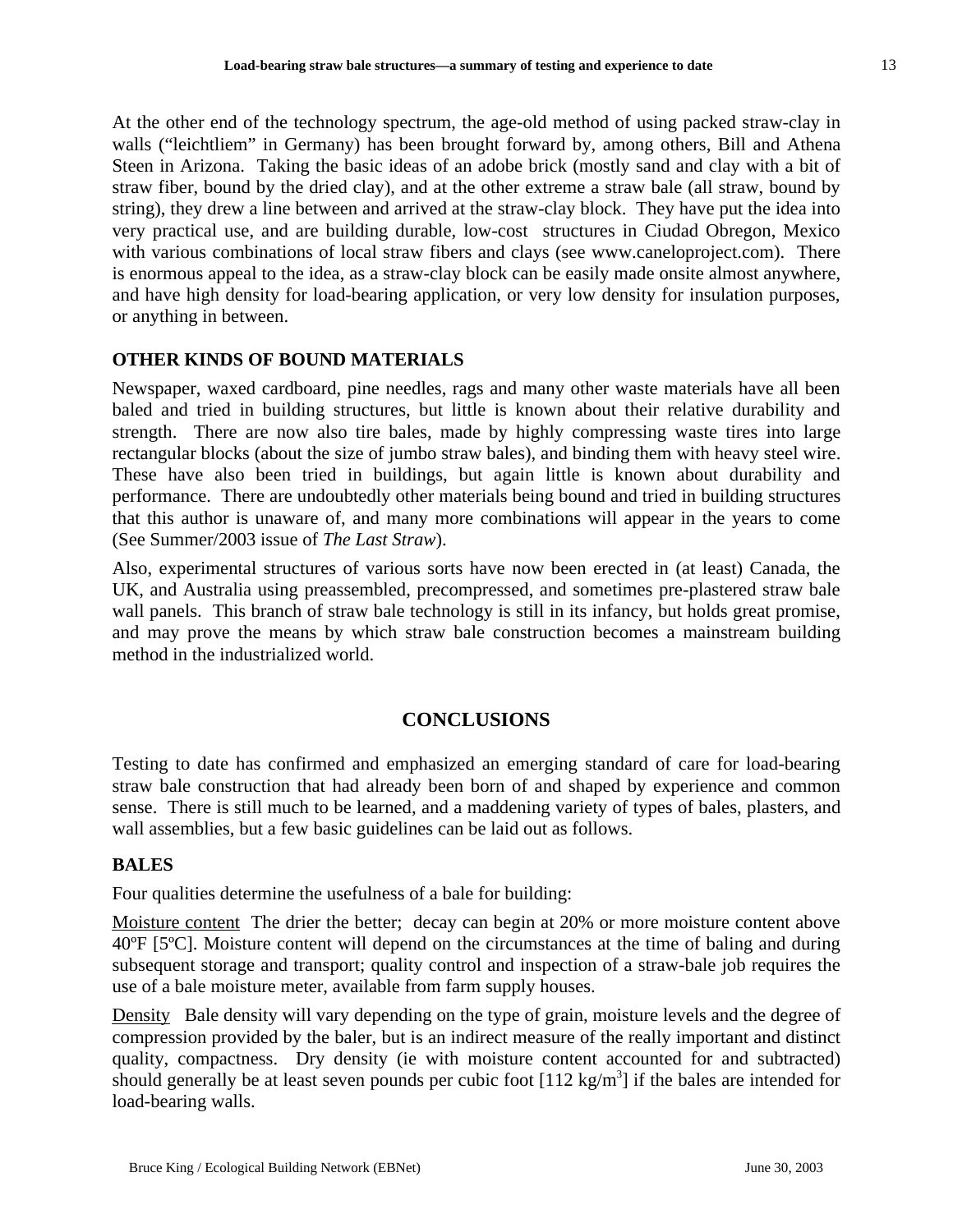History The history of the bale's storage and protection, from harvest through to construction, can either be documented by the supplier or inferred from visual inspection. Bales that have been moistened once or repeatedly will show grey or black areas where mold spores have begun proliferating. Such bales are typically discarded, even if very dry at the time of construction, as they are especially likely to experience problems if the wall is ever wetted.

Fiber length Some baling machines (eg rotary combines) chop the straw into very short lengths before baling, resulting in bales that are not as coherent as is desired for construction. Experienced builders look for fiber lengths of at least 10 inches [25 mm].

Other qualities have proven to not matter so much:

Type of plant grain Rice straw appears to be somewhat better than others for its high silica content and resistance to decay, but the difference is not big. It appears that just about any kind of straw, properly compacted and bound, can serve well in a building structure.

Organically grown straw Many types of fertilizers, pesticides, and herbicides are routinely used in the farming of cereal grains. Though some decompose naturally before the straw becomes a bale, many people understandably prefer not to have unknown quantities of unknown substances with unknown health effects in their buildings, and thus use organically-grown straw. In doing so they may be averting health risks, but they are not improving the structural quality of the straw bales. Plants that are fertilized, whether by petrochemicals or animal manure, grow more rapidly than their unfertilized counterparts, and thus tend to have weaker straw fibers. Thus, the useful (structural) distinction for builders is between fertilized vs. unfertilized straw. As a practical matter, this may be a trivial, as nearly all bales to be found in any given area very likely come from fertilized plants.

# **BALE WALLS**

A few rules for the wall assembly have become apparent:

1) Typically, the bales are stacked in a running or stack bond directly atop one another; early experiments with adding cement mortar between courses created thermal bridges while giving no clear benefit. In load-bearing buildings, it is essential to pound each bale into place so as to minimize later settling.

2) All straw bale buildings inevitably have dozens of oddly shaped spaces between the bales and supported framework, framing, windows, etc., and the convention is to fill those spaces with loose straw (what's left on the ground after the walls are erected) coated with a clay slip and packed tightly into the crevices. This borrows on the lessons learned from five hundred year old timber frame buildings in Europe: hydrophilic straw-clay acts to "pull" any intruded water away from the wood and bales, and is a fire and pest retardent as well.

3) Though they are basically stacked like masonry, straw bales are comparatively soft and do not exactly behave like bricks. Except where surrounded by a sturdy frame of posts and beams, the bales must be braced during stacking for stability and alignment (akin to the temporary bracing of a studwall). Internal pinning of the walls (with bamboo or rebar dowels) has been prescribed in early straw-bale codes, but is falling out of favor, for it is unclear whether internal pins contribute appreciably to the strength of the finished wall assembly. Much testing to date has been on pinned walls, but field reports and tests strongly suggest that exterior pinning—paired rebar or bamboo dowels against the bale surfaces that are tightly connected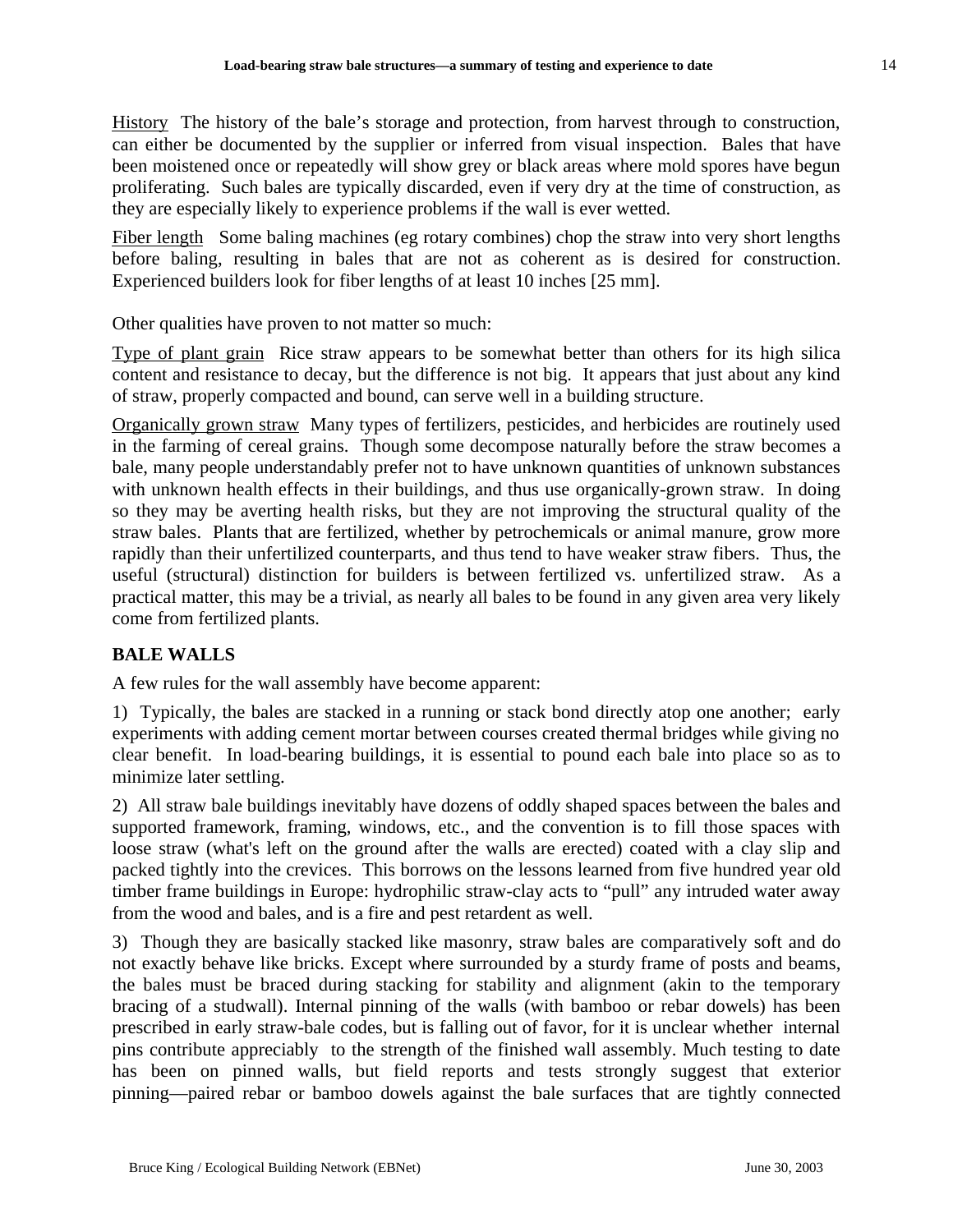through the wall with heavy wire—is both easier to build and stronger. Other structural testing has shown that completely unpinned walls, if well built, can also carry service loads.

4) The predominant experience with straw-bale buildings is that moisture vapor intrusion is not a problem if the wall can "breathe"; that is, if both surfaces are vapor permeable. There have certainly been leaks and degradation failures, but without exception they have been due to outright moisture intrusion, not vapor intrusion. Although moisture control is strongly related to the climate, design must largely focus on preventing leaks. In short, and to perhaps oversimplify, it seems that water vapor should be allowed to move in and out of the wall assembly, and not allowed to condense on internal surfaces, while extra care must be taken to keep liquid water out. Tops of bale walls, exposed horizontal surfaces (that is, windowsills), and joints with wood frames must be carefully sealed and designed to shed water. As with fire, the structure is especially vulnerable during construction, as bales and walls can be wetted by rains, appear to dry out, and then develop problems after the wall is completed. Extra effort must be made to store and protect the bales all the way from the field of origin to the completed building.

5) This leads to the most important, unusual, and seemingly counterintuitive feature of accepted straw-bale construction: no moisture or vapor barriers should be used except for windowsills and tops of walls. Building permit reviews have commonly generated the requirement to cover the bales with a barrier such as plastic or tar-impregnated paper, but experience with straw-bale walls overwhelmingly shows that no barrier should separate the plaster and straw. This is because the straw needs to breathe (release water vapor), moisture must not be trapped against the straw/plaster interface, and the structural system depends on a thorough bonding of plaster into straw. [See other EBNet moisture tests in this series.]

6) The foundation must keep the bales well above grade, and the roof should provide a wide overhang—the proverbial "good hat and good pair of shoes". Roofs are conventional, connecting to the walls via some manner of top plate or bond beam (most commonly a wood or concrete assembly, though many variations have been tried). Windows and doors are typically framed wood bucks that either sit on the foundation or "float" in the bale wall, and require expanded metal lath strips over paper or bituthene to tightly reinforce the plaster at straw/wood joints. (As with any other wall system, windows and doors are both the largest labor cost, and the usual location of water intrusion failures. Cabinetry and fixtures are screwed to wooden stakes pounded into the straw, and conduit can be let into grooves carved by chainsaws or weed wackers into the straw surface. The bottom of the bale wall must be well separated from the foundation; at the very least, a waterproof barrier should be laid over a supporting concrete surface to halt any wicking moisture from below. Additionally, builders are typically placing a layer of pea gravel between wood sill plates along the inside and outside faces, thereby ensuring that the bales will never be sitting in water.

7) Builders have found that an 8-foot [2.444 m] bale wall can lose up to 4 inches [13 to 102 mm] of height in a few weeks from its own and added roof weight. These deflections are drastically reduced if bales are well-compacted and emphatically stomped into place (or virtually zero if very high-grade bales such as the rice bales of California are used). Knowing that any appreciable settling of the straw will induce unwanted stresses, and possibly cracks, in the rigid plaster skins that are already in place, builders have historically let the loaded walls settle as long as possible before applying plaster. More recently, however, rather than waiting for the roof weight to compress the bales, many builders have been precompressing the walls mechanically. Zhang (7) demonstrated that this precompression must be about 3 or 4% of wall height, at least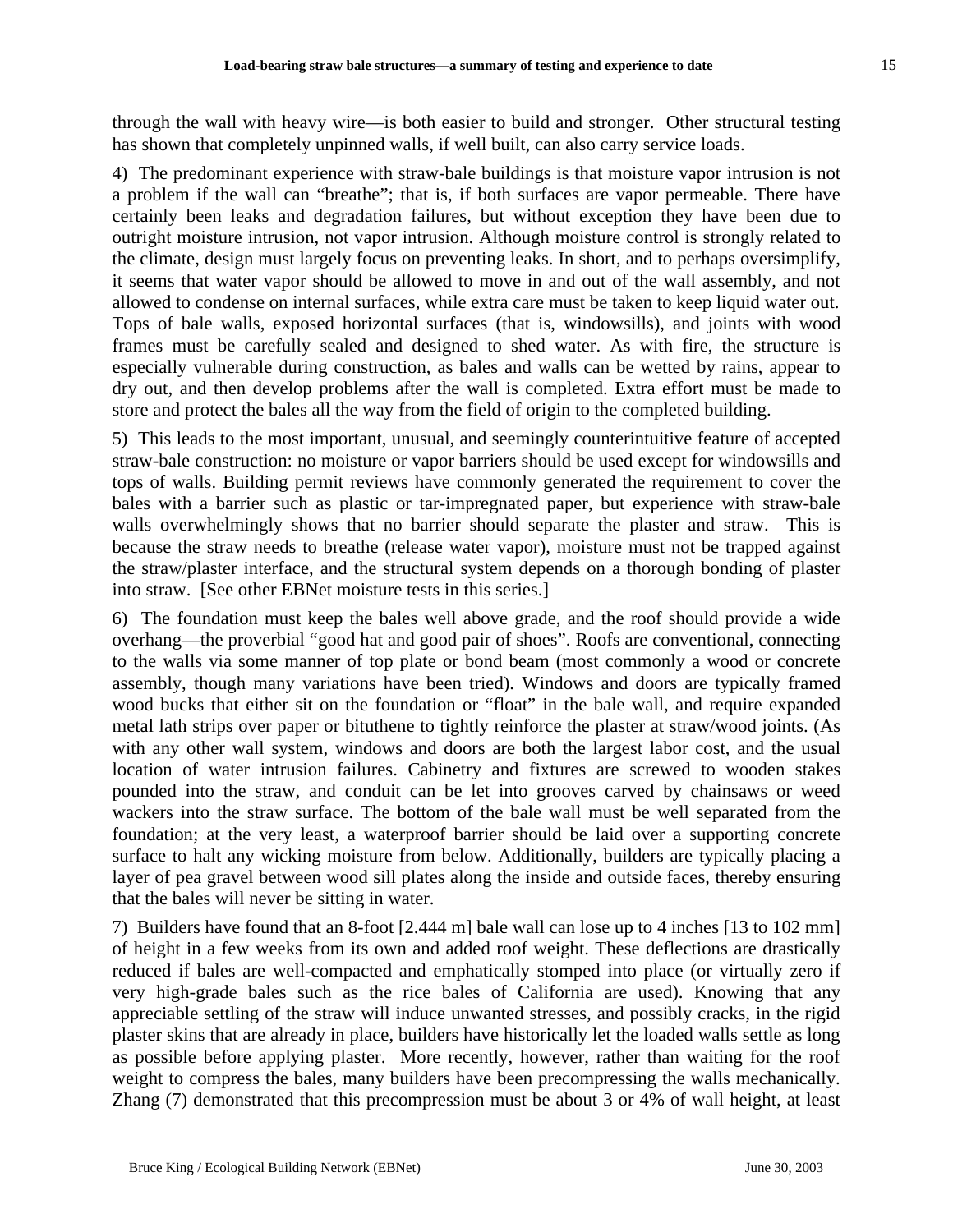for the wheat bales he worked with; others (9) found similar values with other bales. This is most commonly done with elastic polyester package strapping or heavy gage (fencing) wire wrapped over the wall and down through the footing, in both cases "cinching down" the bale assembly to the foundation at close intervals, such as 2 feet [610 mm] on center.

8) Virtually all straw-bale wall systems are *plastered* straw bale, where "plastered" is used generically to include traditional earthen plasters, lime and gypsum plasters, shotcrete or gunite, cement stucco, and various combinations of these. Whether or not the plaster is reinforced with embedded fibers or metal mesh, it will by its higher stiffness attract structural loads. How all these materials work together is not yet fully understood, but here is a summary of the highest wall loads previously reported on a variety of systems:

| <b>Test</b><br># | <b>Maximum wall load</b><br>$p$ lf / kN/m | <b>Comments</b>                                                                                  |
|------------------|-------------------------------------------|--------------------------------------------------------------------------------------------------|
| 5                | 1317 / 19                                 | unplastered bales                                                                                |
| 9                | 4500 / 66                                 | failed testing mechanism before wall                                                             |
| <b>10</b>        | 1617 / 24<br>1412 / 21<br>1466 / 21       | simultaneous high racking and out of plane loading<br>"<br>"<br>$^{\prime}$<br>$^{\prime\prime}$ |
| 11               | 3239 / 47<br>3590 / 52<br>6156 / 90       | average of three walls<br>"<br>"<br>$^{\prime}$<br>$^{\prime\prime}$                             |
| 13               | 1938 / 28<br>1973 / 29                    | failed testing mechanism before wall<br>"<br>"                                                   |
| 14               | 3231 / 47<br>2467 / 36                    | two story cement-plastered wall<br>one story earth plastered wall                                |

These numbers all compare favorably with California's "straw bale code", ie Health and Safety Code #18944, which allows an 800 plf [11.7 kN/m] vertical load on a wall with cement or limecement plaster. Many have also investigated and commented on the reserve strength provided by the straw bale core alone (eg test #5).

Perhaps the most important test of all, not yet mentioned, is the one provided by Nature. There are now load-bearing straw bale structures all over the world, from one to one hundred years old, using every possible combination of bales, plasters and assemblies, and this author has yet to hear of a structural failure, or even significant structural problem. At the very least, we can conclude that this is a very promising building technology, deserving both more study by and acceptance in the construction industry.